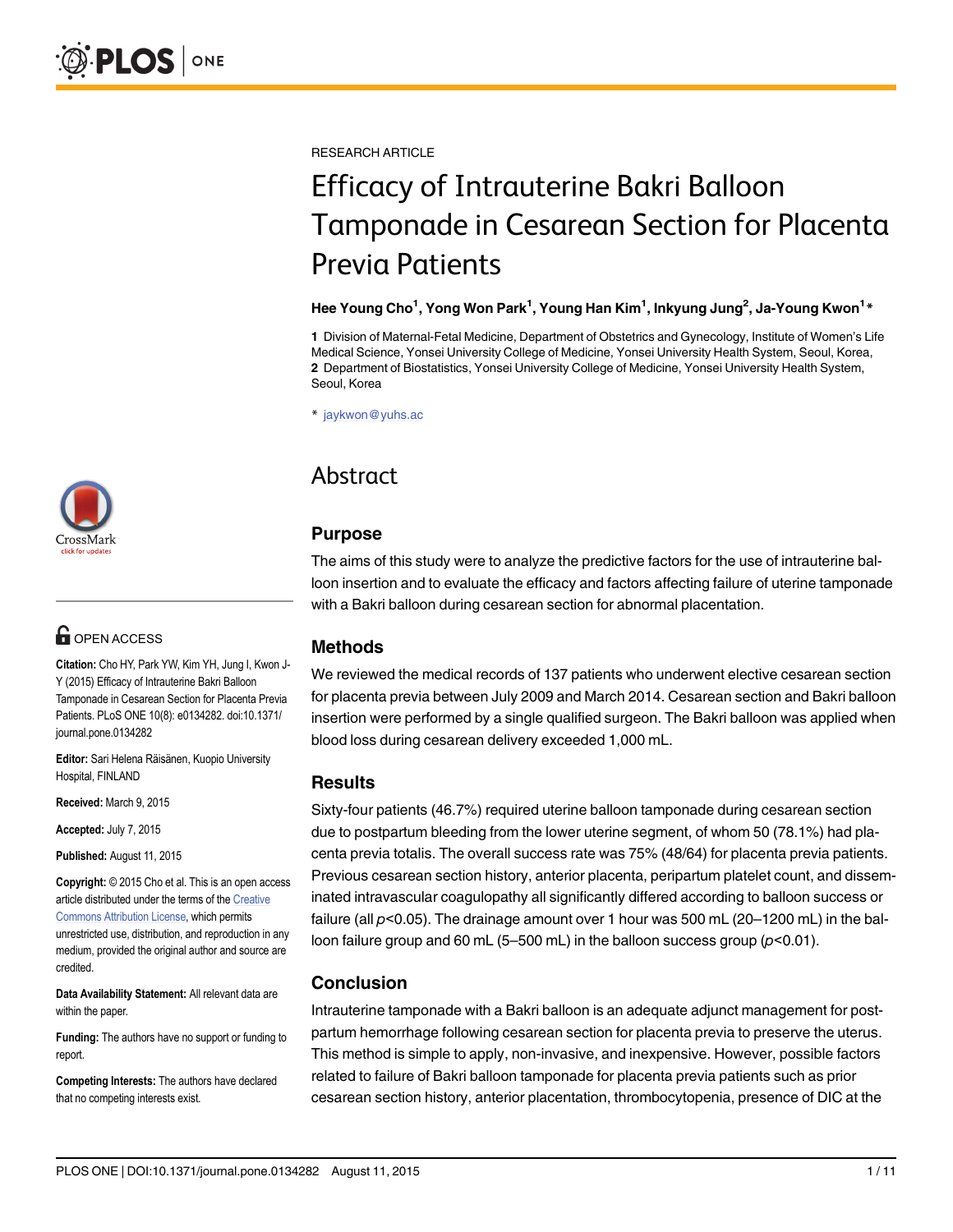<span id="page-1-0"></span>time of catheter insertion, and catheter drainage volume more than 500 mL within 1 hour of catheter placement should be recognized, and the next-line management should be prepared in advance.

# Introduction

Placenta previa occurs in approximately 4.8 of every 1,000 pregnancies  $[1]$  $[1]$  and is associated with maternal mortality and significant increase in maternal morbidities including massive hemorrhage, infection, adjacent organ damage, and emergency hysterectomy [\[2,](#page-9-0) [3](#page-9-0)]. Placenta previa-related uterine atony, bleeding from the lower flap of the uterine wall, and invasive placentation can cause postpartum hemorrhage (PPH) [\[4\]](#page-9-0). Intraoperative management options deployed to control hemorrhage in placenta previa patients include bimanual uterine compression, implantation site compression with sutures, uterine arterial ligation, pelvic arterial embolization, and hysterectomy.

Arterial ligation and compression suture have a low success rate among inexperienced surgeons, pelvic arterial embolization requires high medical costs and sophisticated facilities, and hysterectomy has high morbidity and mortality and confers fertility loss. Therefore, other noninvasive procedures are needed to treat PPH and preserve the uterus. In 1992, Bakri introduced intrauterine balloon tamponade for the treatment of obstetric hemorrhage during cesarean delivery [\[5\]](#page-9-0). A number of recent reports have described the successful use of balloon tamponade to manage hemorrhage from the lower uterine segment due to placenta previa-accreta. The overall success rate of balloon tamponade in controlling bleeding is reportedly 80%  $[6]$ , but the heterogeneous causes of PPH, including uterine atony, retained placenta, genital tract laceration, and uterine rupture, are not specific for placenta previa [\[7\]](#page-9-0).

The present study aimed to evaluate the outcomes of uterine tamponade using a Bakri balloon for PPH management in cases of placenta previa during caesarean deliveries and determine factors associated with its failure.

#### Materials and Methods

#### Study design and participants

This retrospective study assessed 137 patients who were diagnosed with placenta previa including a low-lying placenta and underwent elective cesarean section at the Severance Hospital from July 2009 to March 2014. The study protocol was approved by the institutional review board in Yonsei University Health System. Due to the retrospective nature of the study, informed consent was not necessary but patient records were de-identified prior to analysis.

Placenta previa was defined as a condition where the placenta lies low in the uterus, while partially or completely covering the cervix. The patients were diagnosed with placenta previa by 5–9-MHz transvaginal transducer using an iU22 ultrasound system (Philips Healthcare) in the third trimester. Placenta accreta is diagnosed using gray scale ultrasound and the suggestive signs of placenta accreta were presence of placental vascular lacunae, loss of a sonolucent area, interruption of bladder-uterine serosa and visualization of a focal protruding mass between the placenta and bladder. The diagnosis was reconfirmed within 1 week of elective cesarean section. Finally, suspected placenta accreta was diagnosed at the time of placental delivery during cesarean section. Presence of accreta was suspected when forced manual separation between chorionic plate and the myometrium was required due to firm placental attachment. No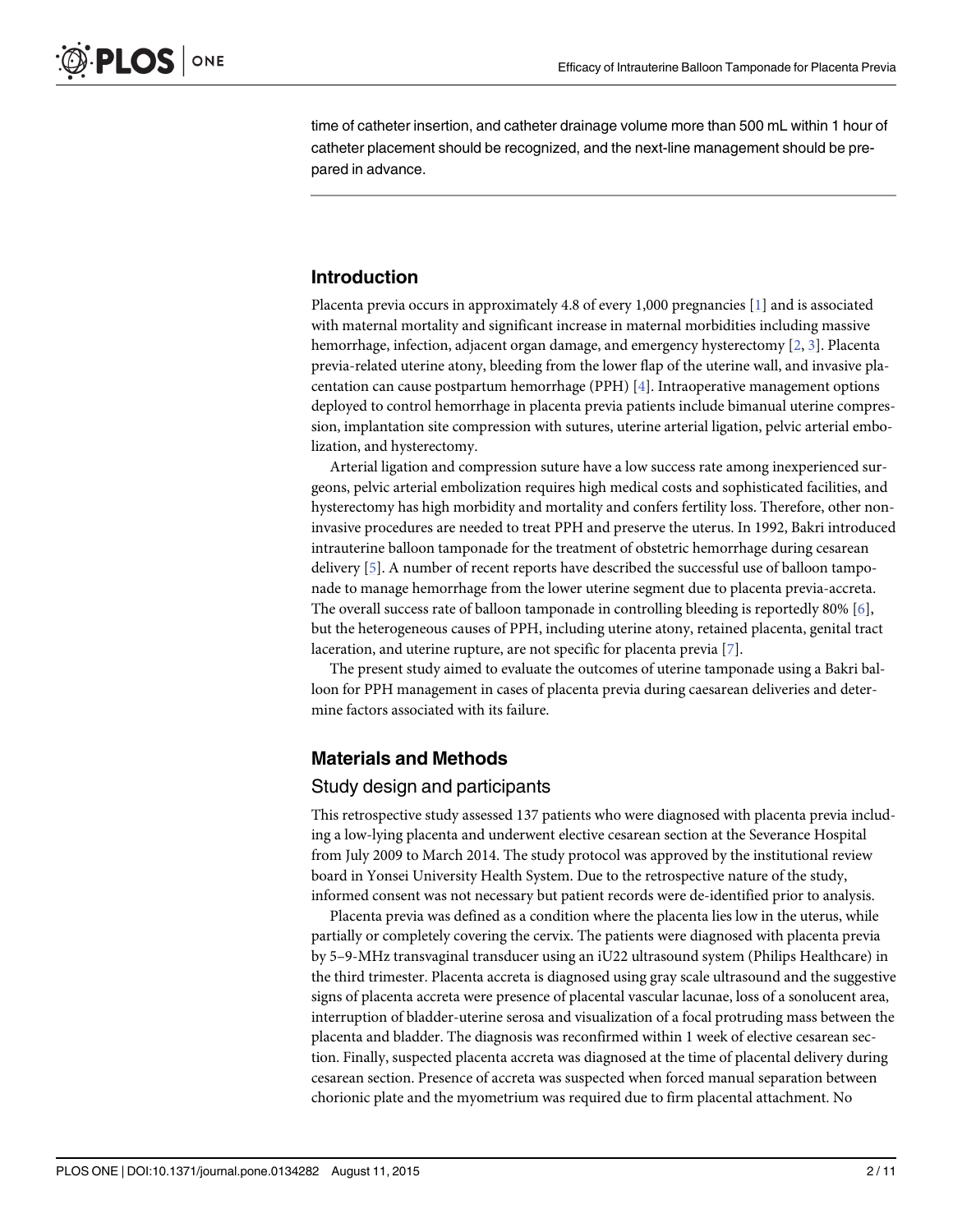<span id="page-2-0"></span>additional gross placental abnormalities, such as succenturiate lobe, vasa previa, or eccentric cord insertion, were identified in these cases.

#### Interventions

All patients received general anesthesia for cesarean section. At the time of cesarean section, postpartum hemorrhage was initially managed with 20 IU of oxytocin infused in 1 L of 0.9% normal saline followed by intramuscular injection of 0.25 mg methylergometrine. In refractory cases, 0.1 mg of carbetocin was given intravenousely. Bakri balloon catheter insertion was performed in cases of more than 1000 mL postpartum hemorrhage and uncontrolled bleeding with uterotonics. Bakri balloon tamponade was not attempted in patients with chorioamnionitis, retained placenta, trauma of cervix and vagina, inherited coagulopathy and disseminated intravascular coagulopathy (DIC). We used the Bakri postpartum balloon (Cook Medical, Spencer, IN), which was the only device designed to control PPH available in Korea during this period [\[8](#page-9-0)]. The Bakri balloon tamponade was inserted through the cesarean section incision or transvaginally according to cervical opening. After proper placement of the catheter, the balloon was partially inflated with 50–100 mL of sterile normal saline. Then the assistant's thumb and index finger were placed around the cervix at the level of internal os to keep the partially inflated balloon above the cervix. Uterine incision is closed in double-layer fashion using 1–0 absorbable suture material carefully avoid puncturing the balloon. Then, vaginal packing was placed using 3–10 tape gauze measuring 20 cm by 10 cm to prevent expulsion of the Bakri balloon. Following vaginal packing, balloon was further inflated up to 600 mL until the blood draining through catheter is significantly decreased. Throughout the procedure, the two fingers initially placed around the cervix were maintained to prevent drop of the balloon during vaginal packing placement or inflation. The total amount of tape gauze used for vaginal packing and total volume of normal saline used to inflate the balloon is recorded.

All patients were maintained on IV patient controlled analgesia for 48h to manage postsurgical pain. Pain was assessed every hour using Visual Analog Scale (VAS) and when VAS>7 or the patient opted for additional pain control, 25 mg pethidine was given IV or IM.

Post-balloon application, low-dose intravenous oxytocin infusion was maintained for 24 hours. The drainage amount was checked for hourly for the first 6 hours and if < 100 mL/h, every 4 h thereafter. The decision to remove the drain was made the following day. Criteria used for catheter removal were 1) drainage amount of  $<$  50 mL/h and 2) serosanguineous drainage color. After removing the vaginal packing, the balloon was gradually deflated 100% over 1–5 min. The number of gauze tapes retrieved and the volume of normal saline withdrawn were crossed checked with the pre-balloon insertion note by 2 medical personnel. Patients were examined within 30 min of catheter removal for any sign of active bleeding. All patients received a single dose of cefazolin (1g, IV) within 30 min of surgical incision. Antibiotic was continued during balloon tamponade (cefazolin, 1g every 12 hours, IV) for 24 hours. All patients had a Foley catheter inserted into the bladder for absolute bed rest.

#### Methods and Measurements

The patients were divided into two groups, those with balloon tamponade insertion after caesarean delivery (balloon group,  $n = 64$ ) and those without (non-balloon group,  $n = 73$ ). To determine the utility of the balloon tamponade, the balloon tamponade group was further divided into a group in which only the balloon tamponade was inserted  $(n = 48)$  and a group in which the balloon tamponade was inserted and then pelvic arterial embolization  $(n = 11)$ , cesarean hysterectomy  $(n = 3)$ , or both of these interventions  $(n = 2)$  was performed. Among 73 patients in the non-balloon group, 65 underwent cesarean section only, and immediate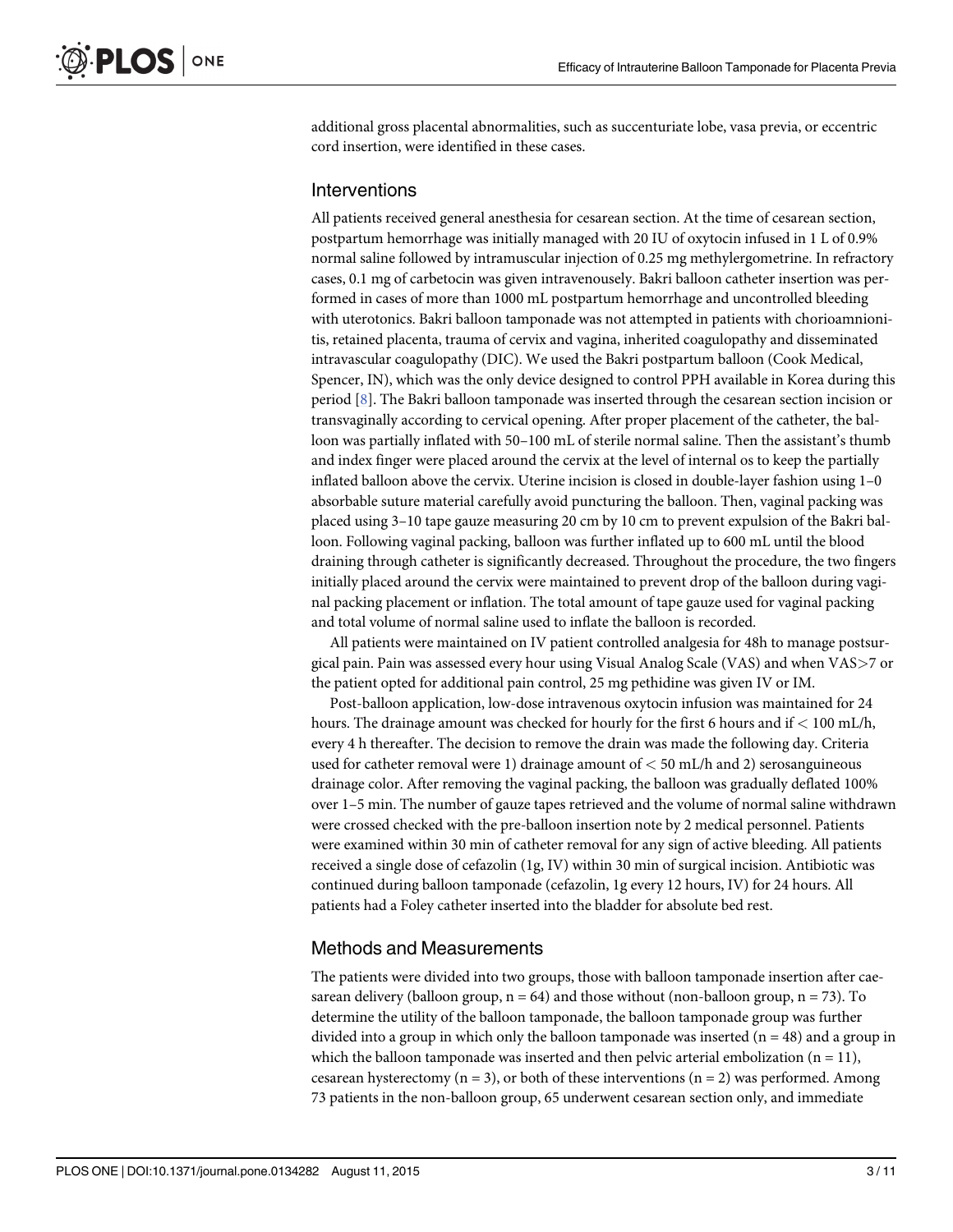

Fig 1. Management for Placenta Previa Patients.

doi:10.1371/journal.pone.0134282.g001

hysterectomy was performed in 8. Eight patients in the non-balloon group with active bleeding, blood loss more than 10,000 mL, and a pulse rate more than 110 bpm during the surgery underwent immediate hysterectomy at the surgeon's discretion and were excluded from further analysis (Fig 1). Therefore, the balloon group ( $n = 64$ ) was compared with the non-balloon group excluding immediate hysterectomy cases ( $n = 65$ ) in order to analyze the difference in each parameter between the balloon and non-balloon groups and to identify predictive factors of the use of intrauterine balloon insertion.

#### Outcomes

We compared demographic and clinical characteristics including hemoglobin (g/dL), hematocrit (%), platelet count (10<sup>3</sup>/µL), total blood loss during surgery, red blood cell (RBC), platelet (PLT) transfusion status, postoperative vital signs, disseminated intravascular coagulopathy (DIC), and intensive care unit (ICU) admission between the balloon and non-balloon groups. Failure of Bakri balloon tamponade was defined as continuous uterine hemorrhage after proper placement and inflation of the balloon catheter, with the need for additional treatments to control the bleeding. The balloon tamponade group was thus further divided into a balloon success group, in which only the balloon tamponade was inserted  $(n = 48)$ , and a balloon failure group  $(n = 16)$  in which balloon tamponade insertion was followed by pelvic arterial embolization  $(n = 11)$ , cesarean hysterectomy  $(n = 3)$ , or both  $(n = 2)$ . In addition, we compared the balloon success group ( $n = 48$ ) and balloon failure group ( $n = 16$ ) to analyze the factors associated with Bakri balloon failure.

# Statistical analysis

For statistical processing, the Mann-Whitney U test or Fisher's exact test was used for categorical variables, and two-sample t-test or Wilcoxon rank sum test was used for continuous variables. The analysis employed multivariate models of logistic regression that included obstetric characteristic factors. Statistical analysis was performed using SAS version 9.2 (SAS Institute, Inc., Cary, NC), and  $p$  values  $< 0.05$  were considered statistically significant.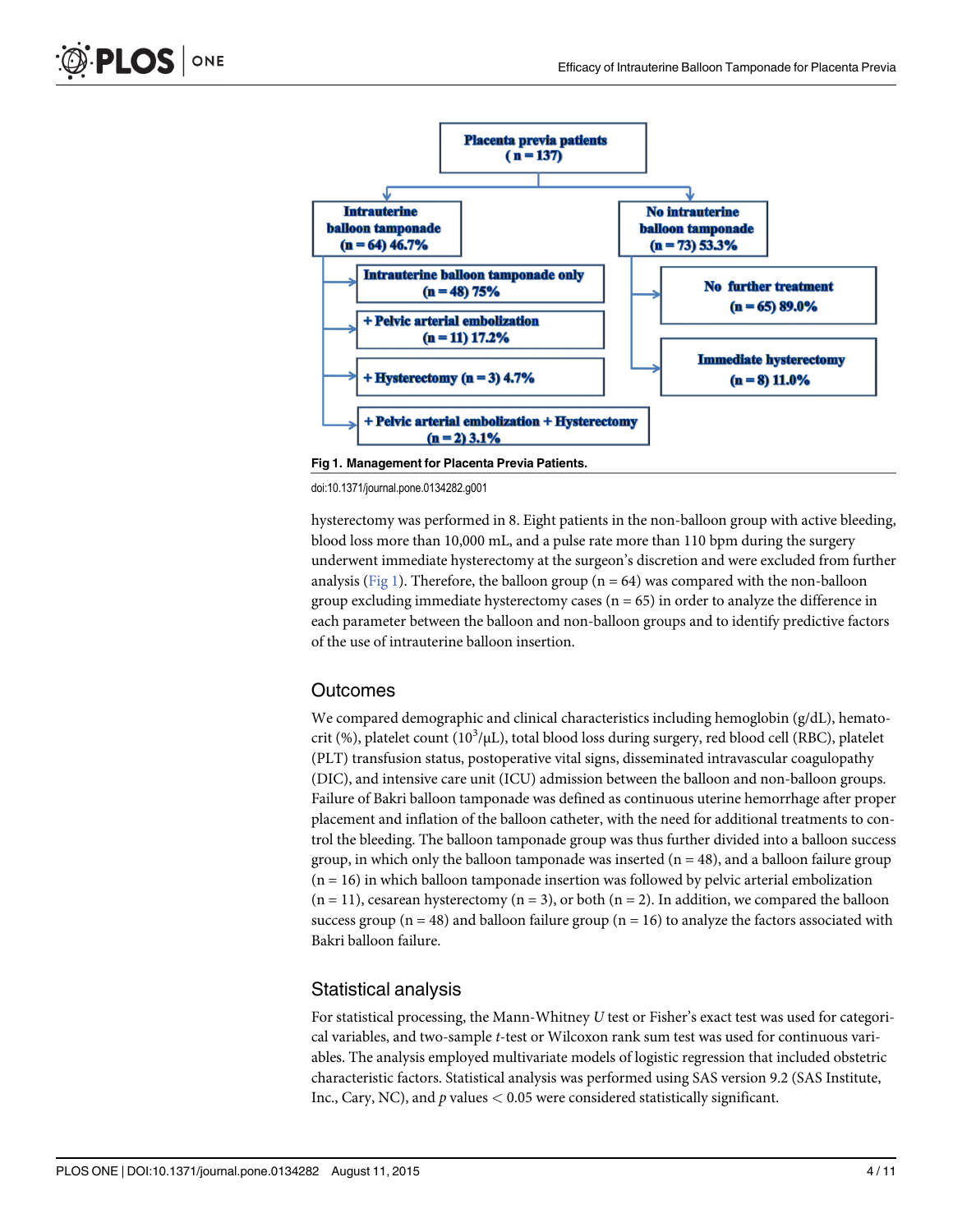# <span id="page-4-0"></span>**Results**

We investigated the medical records of 137 patients who were diagnosed with placenta previa (low-lying, 18; previa partialis and marginalis, 29; and previa totalis, 90) and underwent cesarean section. First, we compared patient demographic and clinical characteristics between the postpartum hemorrhage patients treated with Bakri balloon tamponade (balloon group) and non-balloon treated patients (non-balloon group) that underwent cesarean section only (Table 1).

The balloon and non-balloon groups did not significantly differ in terms of their maternal age, gestational age at delivery, parity, or medical history such as previous vaginal or cesarean delivery, history of dilatation & evacuation (D&E), or abnormal uterine findings. The prevalence of patients with placenta previa totalis and placenta accreta was significantly higher in the balloon group than in the non-balloon group. The frequency of placenta previa totalis was 78.1% and 50.8% of patients in the balloon and non-balloon groups, respectively  $(p<0.01)$ . The occurrence of placenta accreta was 30.0% in the balloon group and 6.2% in the non-balloon group  $(p<0.01)$  (Table 1).

Mean total blood loss during surgery was 1769 mL (600–6900 mL) in the balloon group and 725 mL (400–2200 mL) in the non-balloon group ( $p < 0.01$ ) [\(Table 2\)](#page-5-0). Although indication for balloon insertion was blood loss >1000 mL, one case with only 600 ml hemorrhage was also treated with balloon tamponade. This case was completely non-responsive to conventional uterotonics, bleeding progressed over a very short time (30 min), and pulse rate measured

|  |  | Table 1. Demographic and Clinical Characteristics of the Women in the Uterine Balloon Tamponade and Non-balloon Tamponade Groups. |  |
|--|--|-----------------------------------------------------------------------------------------------------------------------------------|--|
|  |  |                                                                                                                                   |  |

|                                  | Balloon group ( $n = 64$ )                      | Non-balloon group ( $n = 65$ )                  | p value |
|----------------------------------|-------------------------------------------------|-------------------------------------------------|---------|
| Maternal age, years              | $33.9 \pm 3.9$                                  | 33.6±3.6                                        | 0.69    |
| BMI ( $\text{kg/m}^2$ )          | $25.2 \pm 3.3$                                  | $25.4 \pm 3.1$                                  | 0.73    |
| Gestational age, weeks           | $36^{+5}$ [28 <sup>+0</sup> -38 <sup>+0</sup> ] | $36^{+6}$ [30 <sup>+0</sup> -38 <sup>+0</sup> ] | 0.17    |
| Primigravid                      | 35(54.7)                                        | 37 (56.9)                                       | 0.19    |
| <b>Multiple pregnancy</b>        | 3(4.7)                                          | 2(3.1)                                          | 0.68    |
| <b>History of prior delivery</b> |                                                 |                                                 |         |
| Vaginal delivery $(≥1)$          | 11(17.2)                                        | 16 (24.6)                                       | 0.49    |
| Cesarean section $(\geq 1)$      | 17(26.6)                                        | 12(18.5)                                        | 0.30    |
| History of D&E $(≥1)$            | 17(26.6)                                        | 20(30.7)                                        | 0.56    |
| <b>Uterine abnormal findings</b> |                                                 |                                                 | 0.63    |
| None                             | 58 (90.6)                                       | 56 (86.1)                                       |         |
| Adenomyosis                      | 1(1.6)                                          | 2(3.1)                                          |         |
| Myoma                            | 4(6.3)                                          | 5(7.7)                                          |         |
| Other                            | 1(1.5)                                          | 2(3.1)                                          |         |
| Type of previa                   |                                                 |                                                 | < 0.01  |
| <b>Totalis</b>                   | 50(78.1)                                        | 33(50.8)                                        |         |
| Partialis, marginalis            | 11(17.2)                                        | 18 (27.7)                                       |         |
| Low-lying placenta               | 3(4.7)                                          | 14 (21.5)                                       |         |
| <b>Placental location</b>        |                                                 |                                                 | 0.32    |
| Anterior                         | 8(12.4)                                         | 11(17.0)                                        |         |
| Posterior                        | 52 (81.3)                                       | 53 (81.5)                                       |         |
| Lateral                          | 4(6.3)                                          | 1(1.5)                                          |         |
| Presence of placenta accreta     | 19 (30.0)                                       | 4(6.2)                                          | < 0.01  |

Data in the table are presented as  $n$  (%), mean  $\pm$  SD, and median [range].

doi:10.1371/journal.pone.0134282.t001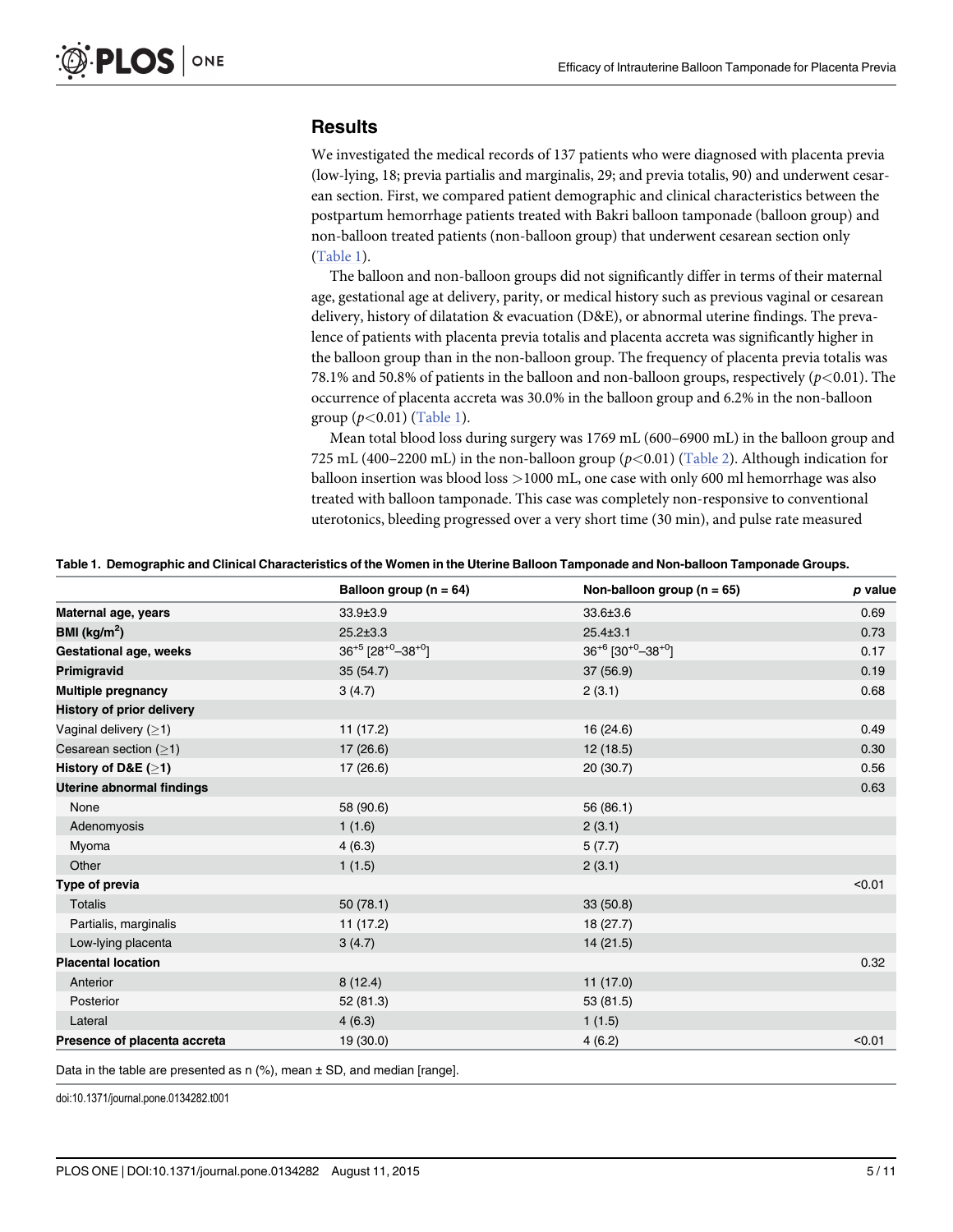<span id="page-5-0"></span>

|                                         | Balloon group ( $n = 64$ ) | Non-balloon group ( $n = 65$ ) | p value |
|-----------------------------------------|----------------------------|--------------------------------|---------|
| Estimated blood loss, mL                | 1769 [600-6900]            | 725 [400-2200]                 | < 0.01  |
| <b>RBC transfusion</b>                  | 52(81.0)                   | 11(16.9)                       | < 0.01  |
| <b>PLT</b> transfusion                  | 3(5.0)                     | 0(0)                           | 0.13    |
| Peripartum systolic BP, mmHg            | $118.7 \pm 16.6$           | $117.7 \pm 16.6$               | 0.71    |
| Peripartum diastolic BP, mmHq           | $69.4 \pm 12.1$            | $67.1 \pm 12.4$                | 0.29    |
| Peripartum pulse rate, /min             | 84.9±13.0                  | 77.5±11.2                      | < 0.01  |
| Peripartum PLT, 10 <sup>3</sup> /µL     | 173.4±67.0                 | $227.2 + 64.8$                 | < 0.01  |
| Disseminated intravascular coagulopathy | 4(6.0)                     | 0(0)                           | 0.05    |
| Intensive care unit admission           | 11(17.0)                   | 0(0)                           | < 0.01  |
| Length of hospital stay, days           | $6$ [3-56]                 | $5[3-18]$                      | < 0.01  |

Data in the table are presented as n (%), mean± SD, and median [range].

PLT, platelet; RBC, red blood cell; PT, prothrombin time; PTT, partial thromboplastin time; BP, blood pressure

doi:10.1371/journal.pone.0134282.t002

greater than 120 BPM. Blood transfusion during surgery was reported in 52 cases (81.0%) in the balloon group and 11 cases (16.9%) in the non-balloon group ( $p<0.01$ ), however total volume transfused was not significantly different between groups (data not shown). Peripartum pulse rate, peripartum PLT, frequency of ICU admission, and days of hospital stay also significantly differed between the balloon and non-balloon groups ( $p < 0.01$ ).

Of the 64 patients who underwent Bakri balloon tamponade, 48 patients (75%) were treated with only this procedure (balloon success group), and the remaining 16 patients (25%) underwent pelvic arterial embolization or hysterectomy or both after Bakri balloon trial (balloon failure group). Therefore, we compared the balloon success and failure groups to investigate factors associated with balloon tamponade failure ([Table 3\)](#page-6-0). In preoperative laboratory results, although within normal range, the values of PLT, prothrombin time (PT), and partial thromboplastin time (PTT), were statistically different between the success and failure groups. Lower preoperative PLT values ( $p = 0.02$ ), and higher PT and PTT values ( $p = 0.01$ ,  $p < 0.01$  respectively) were observed in the balloon failure group. The total operative blood loss in the balloon success group was 1,502 mL (600–4,520 mL), and that in the balloon failure group was 3,180 mL (1,220–6,900 mL,  $p = 0 \lt 0.01$ ). Consequently, the RBC, PLT transfusion rate, pain scale, peripartum pulse rate, peripartum PLT, DIC, frequency of ICU admission, and days of hospital stay also significantly differed between the two groups. The drainage amount over 1 hour was 500 mL (20–1200 mL) in the balloon failure group and 60 mL (5–500 mL) in the balloon success group  $(p<0.01)$ .

Nulliparous women were less frequent ( $p = 0.01$ ) and women with a previous history of cesarean section were more frequent  $(p<0.01)$  in the balloon failure group than in the balloon success group, and the number of cases of anterior placenta ( $p$ <0.01) and placenta accreta  $(p = 0.04)$  significantly differed between the two groups. In addition, the rates of less than 3-mm lower uterine segment flap thickness were 16.7% and 43.8% in the balloon success and failure groups, respectively ( $p = 0.02$ ) [\(Table 4](#page-7-0)). However, multiple regression analysis indicated that Bakri balloon tamponade failure showed significant association only with anterior placenta (OR, 12.75, CI 1.04–155.94) and history of cesarean section (OR, 8.90, CI 2.27–34.83) among obstetric characteristics [\(Table 5\)](#page-7-0).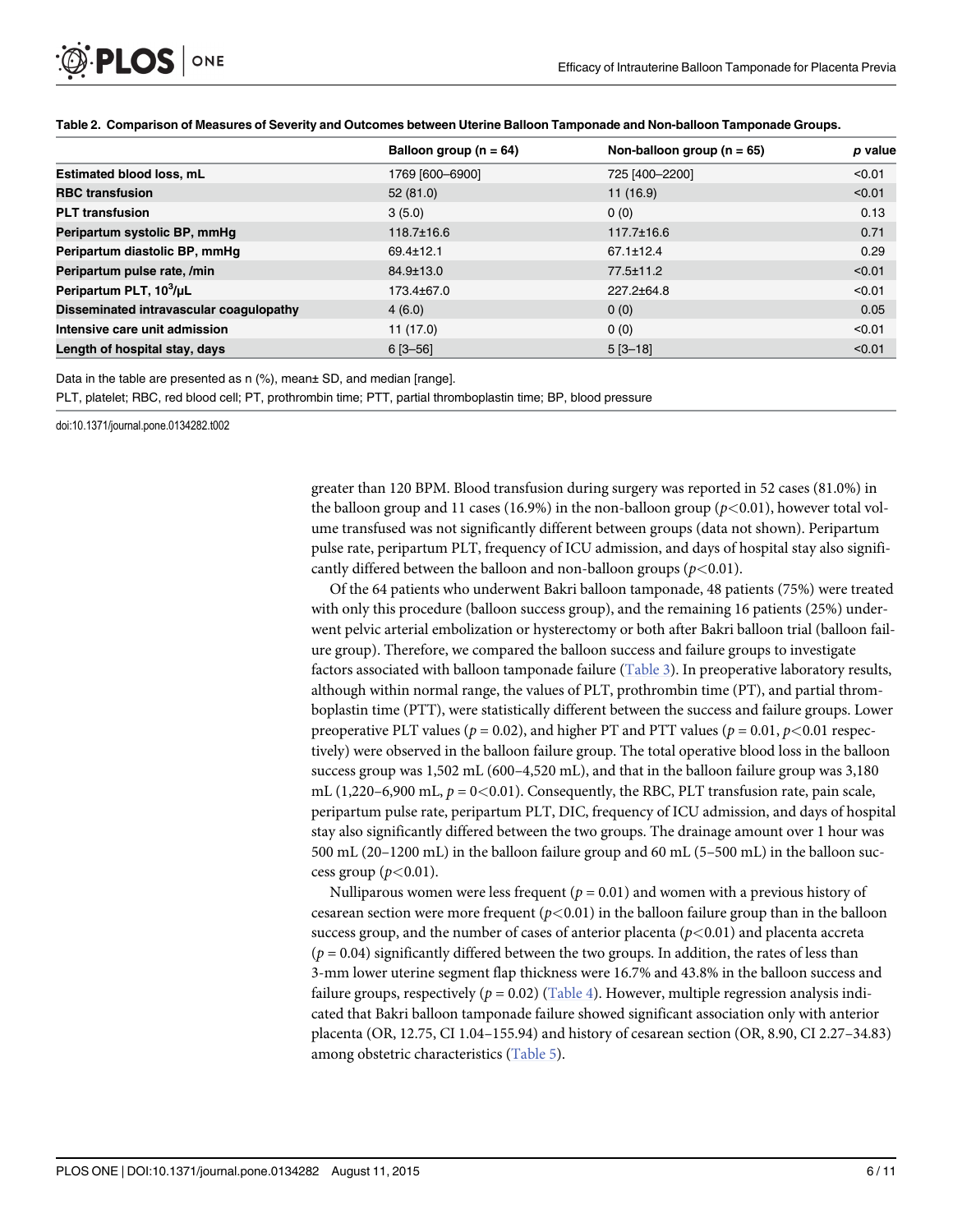|                                          | Balloon success group ( $n = 48$ ) | Balloon fail group ( $n = 16$ ) | p value |
|------------------------------------------|------------------------------------|---------------------------------|---------|
| Preop hemoglobin, g/dL                   | $11.2 \pm 1.3$                     | $10.9 \pm 1.6$                  | 0.87    |
| Preop hematocrit, %                      | $33.2 \pm 4.0$                     | $32.2 \pm 5.0$                  | 0.67    |
| Preop platelet, 10 <sup>3</sup> /µL      | 216.8±54.0                         | 175.1±54.4                      | 0.02    |
| Preop platelet < 100,000/µL              | $1(2.1\%)$                         | 2(12.5%)                        | 0.15    |
| Prothrombin time, s                      | 10.1 [8.8-14.4]                    | 11.1 [9.0-22.4]                 | 0.01    |
| Partial thromboplastin time, s           | 26.4 [21.0-46.1]                   | 30.5 [24.4-67.9]                | < 0.01  |
| Red blood cell transfusion               | 36 (75.0%)                         | 16 (100%)                       | 0.03    |
| <b>Platelet transfusion</b>              | $0(0\%)$                           | 3(18.8%)                        | 0.01    |
| Estimated blood loss, mL                 | 1502 [600-4520]                    | 3180 [1220-6900]                | < 0.01  |
| Peripartum systolic BP, mmHg             | 120.0±17.6                         | 114.9±13.2                      | 0.32    |
| Peripartum diastolic BP, mmHg            | 69.3±12.5                          | 69.6±11.3                       | 0.94    |
| Peripartum pulse rate, /min              | 77.5±11.2                          | 85.4±13.1                       | < 0.01  |
| Peripartum platelet, 10 <sup>3</sup> /µL | 192.7±60.2                         | 115.4±52.2                      | < 0.01  |
| Peripartum platelet < 100,000/µL         | $3(6.2\%)$                         | $8(50.0\%)$                     | < 0.01  |
| Disseminated intravascular coagulopathy  | $0(0\%)$                           | $4(25.0\%)$                     | < 0.01  |
| Uterine balloon volume, mL               | 200 [100-500]                      | 275 [150-600]                   | 0.01    |
| Vaginal packing                          | 46 (95.8)                          | 13 (100)                        | 1.00    |
| Drainage amount in 1 h                   | $60$ [5-500]                       | 500 [20-1200]                   | < 0.01  |
| Intensive care unit admission            | $1(2.1\%)$                         | 10(62.5%)                       | < 0.01  |
| Length of hospital stay, days            | $5[3 - 31]$                        | $7[5 - 56]$                     | < 0.01  |

#### [Table 3.](#page-5-0) Comparison of Measures of Severity and Outcomes between Uterine Balloon Tamponade Success and Balloon Failure Groups.

Data in the table are presented as n (%), mean ± SD, and median (range).

Preop, preoperative; BP, blood pressure

<span id="page-6-0"></span>PLOS ONE

doi:10.1371/journal.pone.0134282.t003

# **Discussion**

This study on the Bakri balloon catheter is the largest published report to evaluate a single type of uterine tamponade device for the treatment of PPH due to placenta previa. In addition, this report is the first study to statistically analyze reasons for failure of Bakri balloon tamponade. Our findings are as follows: prior history of one of more cesarean section, anterior placentation, thrombocytopenia, presence of DIC at catheter insertion, and catheter drainage volume more than 500 mL within 1 hour of catheter placement were associated with Bakri balloon tamponade failure to control PPH.

PPH is blamed for more than 30% of maternal deaths, but this rate can be reduced through appropriate prevention, diagnosis, and management  $[2, 9]$  $[2, 9]$  $[2, 9]$  $[2, 9]$ . First-line treatments for PPH include uterotonic drugs and bimanual compression. The second-line treatment is uterine compression suture, internal iliac artery ligation, or pelvic arterial embolization. However, pelvic arterial embolization cannot be performed promptly in the operating room because the cesarean section incision must first be closed, and it requires a radiology intervention suite. Therefore, if massive bleeding persists, caesarean hysterectomy must be performed to avoid maternal mortality [\[10](#page-10-0)–[13\]](#page-10-0). By contrast, intrauterine tamponade can be used immediately in the operating room and increase the chance of preserving fertility.

Previous studies have reported the benefit of balloon tamponade for massive PPH regardless of cause and suggested that balloon tamponade should be part of all protocols in the management of PPH  $[14-16]$  $[14-16]$  $[14-16]$  $[14-16]$ . The outcomes of this study indicate that Bakri balloon tamponade can be used when initial bleeding is not controlled by medical treatments and is useful for cases of placenta previa totalis and massive hemorrhage. We have used the Bakri balloon tamponade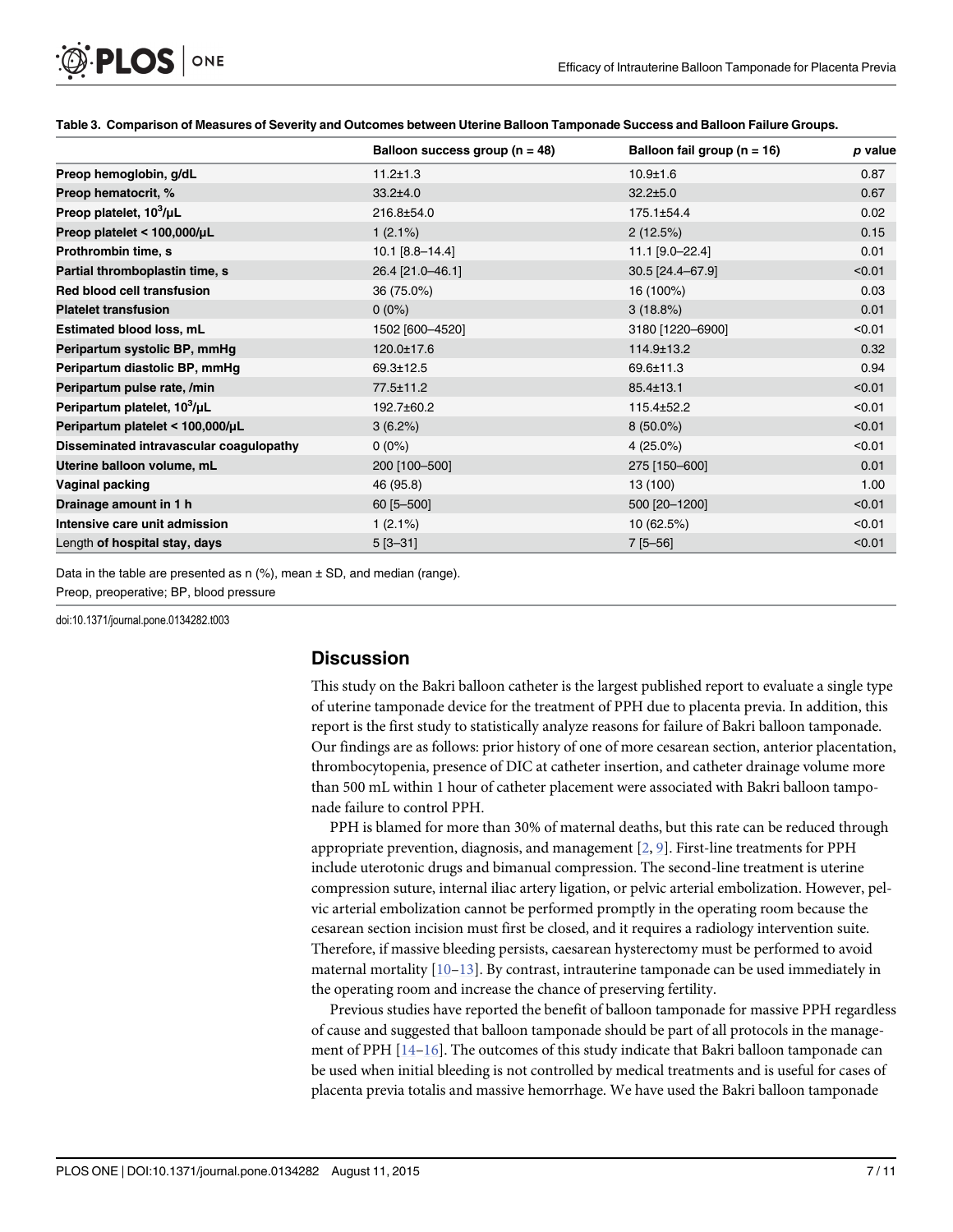<span id="page-7-0"></span>

|  |  | Table 4. Comparison of General and Obstetric Characteristics between Uterine Balloon Tamponade Success and Failure Groups. |  |
|--|--|----------------------------------------------------------------------------------------------------------------------------|--|
|  |  |                                                                                                                            |  |

|                                             | Balloon success group ( $n = 48$ )              | Balloon fail group ( $n = 16$ )                 | p value |
|---------------------------------------------|-------------------------------------------------|-------------------------------------------------|---------|
| Maternal age, years                         | $33.4 \pm 4.2$                                  | $35.4 \pm 2.8$                                  | 0.06    |
| <b>Gestational age, weeks</b>               | $36^{+5}$ [32 <sup>+0</sup> -38 <sup>+0</sup> ] | $36^{+6}$ [28 <sup>+0</sup> -38 <sup>+0</sup> ] | 0.30    |
| <b>Parity</b>                               |                                                 |                                                 | 0.01    |
| Nulliparous                                 | 31(64.6)                                        | 4(25.0)                                         |         |
| $\mathbf{1}$                                | 14 (29.2)                                       | 8(50.0)                                         |         |
| $\geq$                                      | 3(6.2)                                          | 4(25.0)                                         |         |
| <b>Multiple pregnancy</b>                   | 1(2.1)                                          | 2(12.5)                                         | 0.15    |
| <b>History of delivery</b>                  |                                                 |                                                 |         |
| Vaginal delivery $(\geq 1)$                 | 9(18.7)                                         | 2(12.5)                                         | 0.34    |
| Cesarean section( $\geq$ 1)                 | 7(14.6)                                         | 10(62.5)                                        | < 0.01  |
| History of D&E $(≥1)$                       | 13(27.1)                                        | 4(15)                                           | 0.40    |
| <b>Uterine abnormal findings</b>            |                                                 |                                                 | 1.00    |
| None                                        | 43 (89.6)                                       | 15 (93.8)                                       |         |
| Adenomyosis                                 | 1(2.1)                                          | 0(0)                                            |         |
| Myoma                                       | 3(6.2)                                          | 1(6.2)                                          |         |
| Other                                       | 1(2.1)                                          | 0(0)                                            |         |
| <b>Types of previa</b>                      |                                                 |                                                 | 0.63    |
| <b>Totalis</b>                              | 36 (75.0)                                       | 14 (87.5)                                       |         |
| Partialis, marginalis                       | 9(18.8)                                         | 2(12.5)                                         |         |
| Low-lying placenta                          | 3(6.2)                                          | 0(0)                                            |         |
| <b>Placental location</b>                   |                                                 |                                                 | < 0.01  |
| Anterior                                    | 2(4.2)                                          | 6(37.5)                                         |         |
| Posterior                                   | 42 (87.5)                                       | 10(62.5)                                        |         |
| Lateral                                     | 4(8.3)                                          | 0(0)                                            |         |
| Presence of placenta accreta                | 11(22.9)                                        | 8(50.0)                                         | 0.04    |
| Lower uterine segment flap thickness < 3 mm | 8(16.7)                                         | 7(43.8)                                         | 0.02    |
| <b>Direction of insertion</b>               |                                                 |                                                 | 0.10    |
| Incision $\rightarrow$ vagina               | 26(54.2)                                        | 11 (78.6)                                       |         |
| Vagina $\rightarrow$ incision               | 22(45.8)                                        | 3(21.4)                                         |         |

Data in the table are presented as n (%), mean ± SD, and median [range].

doi:10.1371/journal.pone.0134282.t004

since 2009, because it was the only catheter approved for use to control PPH that was available in Korea. Doumouchtsis et al. [\[17\]](#page-10-0) evaluated the success rates of several management methods for PPH and found an 84% success rate of balloon tamponade. More recently, Laas et al. [\[18\]](#page-10-0) reported an 86% global success rate of uterine balloon tamponade in a before-and-after study to evaluate its utility for PPH management. The present study is the first to report the success rate of Bakri balloon tamponade specifically in placenta previa patients, which reached 75%

#### [Table 5.](#page-5-0) Multiple regression analysis of general and obstetric characteristics between Bakri balloon success and failure group.

| Variable                    | ΟR    | 95% CI         | p value |
|-----------------------------|-------|----------------|---------|
| Anterior placenta           | 12.75 | 1.04-155.94    | 0.04    |
| History of cesarean section | 8.90  | $2.27 - 34.83$ | < 0.01  |

OR, odds ratio; CI, confidence interval.

doi:10.1371/journal.pone.0134282.t005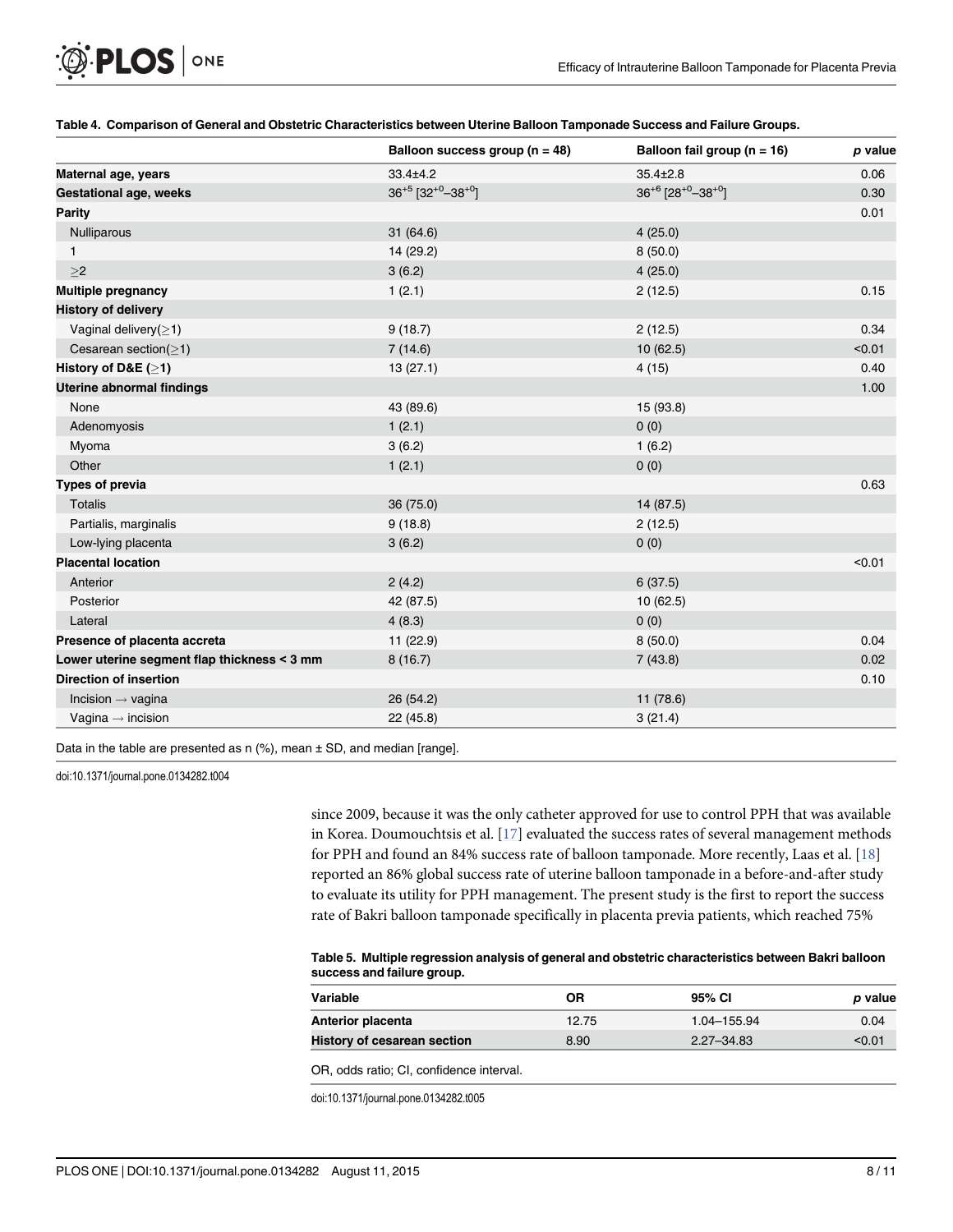<span id="page-8-0"></span>(48/64 women). In our study, the rate of balloon displacement was 4.7% (3/64 women) which is lower than what other studies described  $(6-16%)$  [\[19](#page-10-0)]. Based on our experience, the balloon displacement usually occurs at the time of inflation and/or immediately after inflation due to following reasons: 1) incorrect placement of the balloon catheter by inexperienced operator, 2) inability of the dilated cervix to support the balloon, and/or 3) inadequate vaginal packing. Our relative success may be attributed to the placement of balloon and vaginal packing by a single expert and the characteristic of patients included in this study being non-labored elective cesarean section at earlier gestation, 54.7% primigravid, and 36.8% of patients with unripened cervix.

One previous study reported that problems of balloon catheterization included obstruction by uterine myoma, unintentional damage of the catheter, and inability to use with other treatments simultaneously [\[20\]](#page-10-0). The same study associated balloon tamponade failure with placenta previa with percreta and DIC. Consistently, we found several factors that were associated with failure of the Bakri balloon tamponade. In multiple regression analysis, Bakri balloon tamponade failure was associated with anterior placenta (OR, 12.75, CI 1.04–155.94) and history of cesarean section (OR, 8.90, CI 2.27–34.83) among obstetric characteristics. Regarding the etiology of these associations, we speculate this might be based upon the increased incidence of placenta accreta in women with history of prior cesarean delivery, and the documented association between anterior placentation and increased hemorrhage. However, the results should be interpreted with caution since confidence intervals were very wide due to small number cases in the Bakri failure group.

The American College of Obstetrics and Gynecology (ACOG) report a rate of accreta of 40% in patients with a history of two prior cesarean sections and anterior or central placenta previa [\[21\]](#page-10-0). Another study showed that incidence of massive blood loss, massive transfusion, placenta accreta and hysterectomy were specifically higher in placenta previa patients with anteriorly located implantation sites [\[22](#page-10-0)].

Our study also showed that if drainage from the tube exceeds 500 mL within 1 hour of Bakri balloon catheter insertion, the treatment should be considered a failure, and the next step in management should be initiated immediately. In the balloon group, we suspected 19 cases to involve accreta and 11 of these patients were successfully treated by Bakri balloon tamponade without any further invasive procedures. Of the eight patients with suspected accreta and balloon failure, five who underwent cesarean hysterectomy had pathologically confirmed placenta accreta and increta. Therefore, whether balloon tamponade should be recommended in cases of severe attachment of the placenta to the uterus requires further investigation.

In addition, the present study raises several practical considerations for intrauterine balloon catheterization such as the direction of balloon catheter insertion depending on cervical dilatation, range of uterine balloon volume, vaginal packing after the procedure, and duration of balloon tamponade. A minimum of 100 mL and a maximum 600 mL of inflation of the balloon is necessary to manage hemorrhage in cesarean section patients with placenta previa. As the diameter of inflation port of the catheter is approximately 2 cm, transabdominal placement of the catheter (passing the inflation port of the catheter into the uterine incision and through the cervix) is possible only when the cervical opening evaluated at the time of catheter insertion is more than 2 cm. If the cervical opening is less than 2 cm, transvaginal approach should be opted. A routine vaginal packing placement is recommended because previously, we experienced few cases of balloon displacement within 2 hours of insertion that ended up in heavy hemorrhaging either in the recovery room or on ward. We noted that their cervix was dilated to 4–5 cm at the time of expulsion. Thus, our speculation is that Bakri balloon acted similar to Foley's catheter balloon used for cervical ripening. So following these unfortunate experiences, we implemented routine vaginal packing.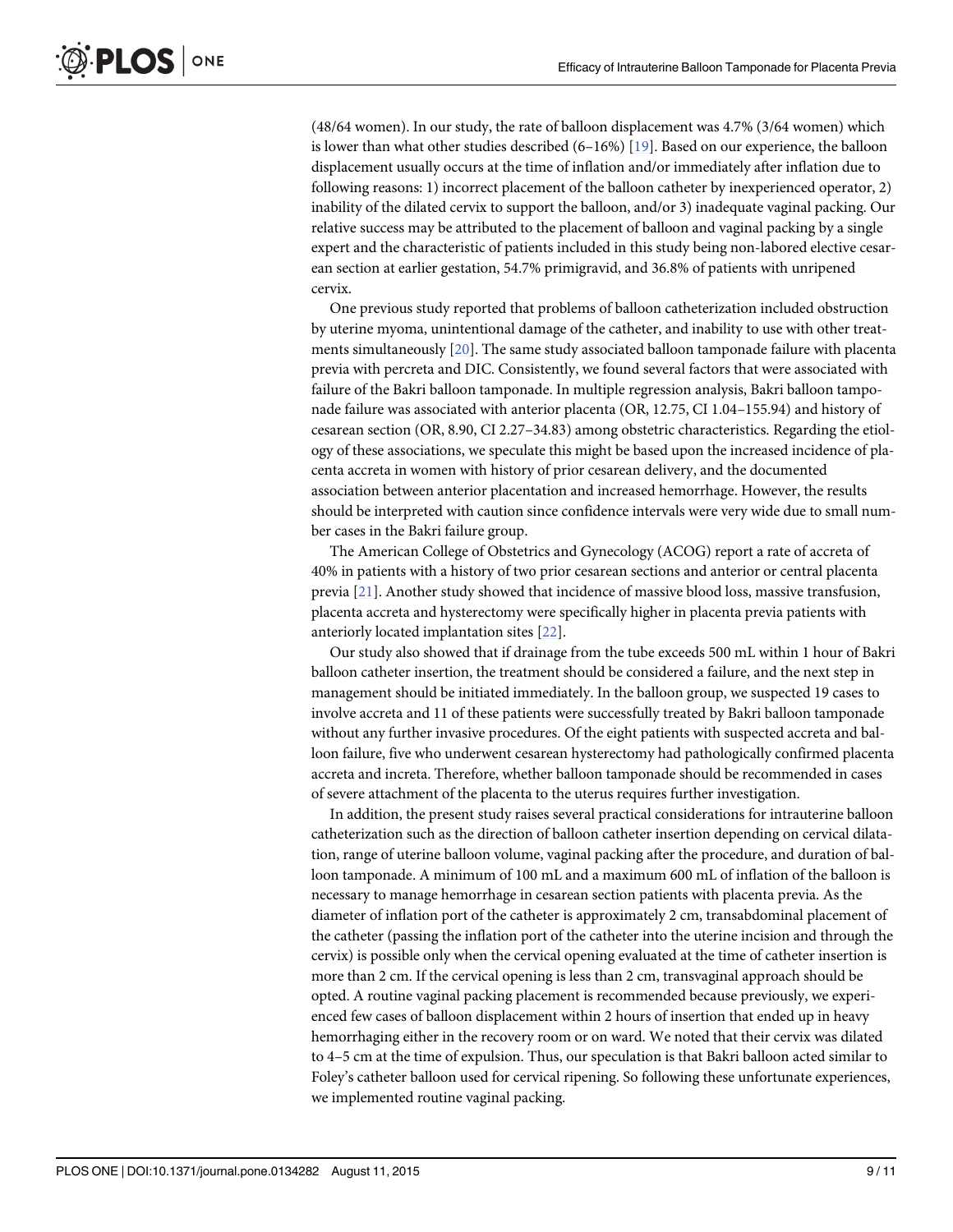<span id="page-9-0"></span>We acknowledge the limitations of this study. Firstly, as our study design was a non-randomized retrospective study from a single-center, our data cannot draw conclusion on the efficacy of intrauterine balloon tamponade in comparison to other treatment modalities. The intent of the present study was to report on the experience on the application of Bakri balloon catheter in the management of hemorrhage encountered during cesarean section for placenta previa. Secondly, the diagnosis of PPH can be very subjective as accurate measurement of blood shed is impossible. This will always remain the limitation to studies in the context of hemorrhage.

Future studies should address which type of balloon catheter is most effective for the management of PPH, because few studies have compared the efficacy of balloon tamponade devices. Additional research should also address short and long-term outcomes such as uterine rupture, Asherman syndrome, resumption of menses and success rate of subsequent pregnancy. A randomized controlled trial and multi-center study to compare intrauterine balloon tamponade with embolization, compressive sutures and uterine artery ligation should be conducted.

In conclusion, Bakri balloon tamponade is effective, simple to deploy, allows rapid placement, and can provide immediate results with minimal complications for PPH. Intrauterine balloon tamponade should be considered as the second-line treatment in massive hemorrhages that are unresponsive to uterotonics. Our data demonstrate factors affecting failure of Bakri balloon tamponade; therefore, next-line treatments should be anticipated for placenta previa patients with these factors.

# Author Contributions

Conceived and designed the experiments: HYC JYK. Analyzed the data: HYC IJ JYK. Contributed reagents/materials/analysis tools: HYC YWP YHK. Wrote the paper: HYC JYK.

# References

- [1.](#page-1-0) Ananth CV, Smulian JC, Vintzileos AM. The association of placenta previa with history of cesarean delivery and abortion: a metaanalysis. Am J Obstet Gynecol. 1997; 177(5):1071–8. Epub 1997/12/16. PMID: [9396896.](http://www.ncbi.nlm.nih.gov/pubmed/9396896)
- [2.](#page-1-0) Khan KS, Wojdyla D, Say L, Gulmezoglu AM, Van Look PF. WHO analysis of causes of maternal death: a systematic review. Lancet. 2006; 367(9516):1066–74. Epub 2006/04/04. doi: [10.1016/s0140-](http://dx.doi.org/10.1016/s0140-6736(06)68397-9) [6736\(06\)68397-9](http://dx.doi.org/10.1016/s0140-6736(06)68397-9) PMID: [16581405](http://www.ncbi.nlm.nih.gov/pubmed/16581405).
- [3.](#page-1-0) Wagaarachchi PT, Graham WJ, Penney GC, McCaw-Binns A, Yeboah Antwi K, Hall MH. Holding up a mirror: changing obstetric practice through criterion-based clinical audit in developing countries. Int J Gynaecol Obstet. 2001; 74(2):119–30; discussion 31. Epub 2001/08/15. PMID: [11502289](http://www.ncbi.nlm.nih.gov/pubmed/11502289).
- [4.](#page-1-0) Iyasu S, Saftlas AK, Rowley DL, Koonin LM, Lawson HW, Atrash HK. The epidemiology of placenta previa in the United States, 1979 through 1987. Am J Obstet Gynecol. 1993; 168(5):1424–9. Epub 1993/05/01. PMID: [8498422.](http://www.ncbi.nlm.nih.gov/pubmed/8498422)
- [5.](#page-1-0) Bakri YN. Uterine tamponade-drain for hemorrhage secondary to placenta previa-accreta. Int J Gynaecol Obstet. 1992; 37(4):302–3. Epub 1992/04/01. PMID: [1350550](http://www.ncbi.nlm.nih.gov/pubmed/1350550).
- [6.](#page-1-0) Dildy GA 3rd. Postpartum hemorrhage: new management options. Clin Obstet Gynecol. 2002; 45 (2):330–44. Epub 2002/06/06. PMID: [12048393.](http://www.ncbi.nlm.nih.gov/pubmed/12048393)
- [7.](#page-1-0) Al-Zirqi I, Vangen S, Forsen L, Stray-Pedersen B. Prevalence and risk factors of severe obstetric haemorrhage. Bjog. 2008; 115(10):1265–72. Epub 2008/08/22. doi: [10.1111/j.1471-0528.2008.01859.x](http://dx.doi.org/10.1111/j.1471-0528.2008.01859.x) PMID: [18715412.](http://www.ncbi.nlm.nih.gov/pubmed/18715412)
- [8.](#page-2-0) Bakri YN, Amri A, Abdul Jabbar F. Tamponade-balloon for obstetrical bleeding. Int J Gynaecol Obstet. 2001; 74(2):139–42. Epub 2001/08/15. PMID: [11502292](http://www.ncbi.nlm.nih.gov/pubmed/11502292).
- [9.](#page-6-0) (RCOG) RCoOaG. Prevention and management of postpartum haemorrhage: RCOG green-top guideline no.52 2009.